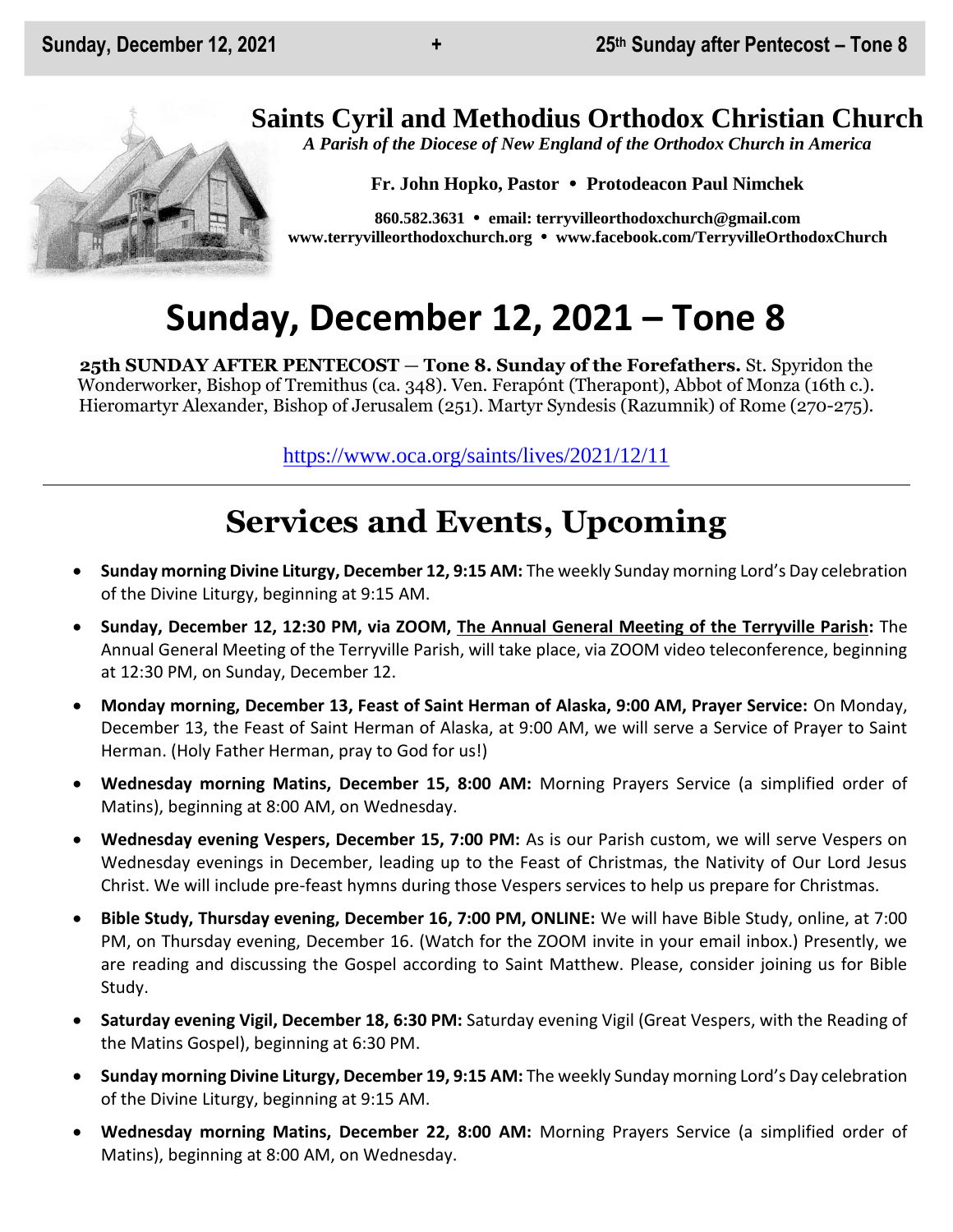- **Wednesday, December 22, 7:00 PM:** Pre-Feast Vespers, with the singing of pre-festal hymns.
- **Thursday, December 23, 7:00 PM:** Small Compline with the Reading of the entire Infancy Narratives from the Gospels of Saint Matthew and Saint Luke.
- **Friday. December 24, Christmas Eve, 4:00 PM:** Christmas Vigil.
- **Saturday, December 25, Christmas Day, 9:15 AM:** Festal Divine Liturgy.
- **Saturday, December 25, Christmas Day, 6:30 PM:** Saturday evening Vigil, with Christmas elements included in the service.
- **Sunday, December 26, Synaxis of the Most-Holy Theotokos, 9:15 AM:** Divine Liturgy, with Christmas elements included in the service.

### **PARISH PRAYER LIST**

**We pray for all victims of disease, disaster, difficulty, and senseless violence throughout the world.**

#### **+ THOSE WHO HAVE DEPARTED THIS LIFE:** *Memory Eternal!*

*First of all, we pray for all the thousands of victims of COVID-19.* 

#### *Newly Departed*

| John A.—husband of Claudia A. of the W'bury Parish          | d. 12/8/12   |
|-------------------------------------------------------------|--------------|
| Sophie (Sonia) Ozerov-Fr. John's great aunt                 | d. 12/2/21   |
| Marian Klatt Markovich McIlvin-spouse of former parishioner | d. $11/3/21$ |
| Larraine Lucien-former parishioner in Waterbury Parish      | d. 11/19/21  |

#### *Anniversaries of Repose – Memory Eternal!*

| Anna Gamernik-Samdetski | 12/12/1914 |
|-------------------------|------------|
| Maria Belitsa           | 12/12/1942 |
| Alexander Oleshko       | 12/13/1965 |
| Joseph Kovaleski        | 12/13/2006 |
| Anna Kyschersky         | 12/15/1938 |
| Anastasia Kyschersky    | 12/15/1938 |
| Justina Stashenko       | 12/15/1964 |
| Fotina Alemoni          | 12/15/1998 |
| John Tikhansky          | 12/16/1918 |
| Olga Grischuk           | 12/16/1927 |
| Mark Mattson            | 12/17/1993 |
| Anastasia Aleverides    | 12/18/1941 |

#### **THOSE IN NEED OF GOD'S MERCY AND HELP**

*First of all, we pray for all those suffering due to COVID-19, and those working to alleviate their suffering.*

#### *Persons captive and suffering for the Faith*

Metropolitan Paul and Archbishop John—hostages in Syria

#### *Those who are sick and suffering*

Priest John M.—a young priest, suffering with a vexing illness Matushka Anne Hosking—chronic illness; in need of our prayers Matushka Ann S.—chronic health challenges Fyodor (Frank) G.—suffering from Multiple Sclerosis (MS) Dolores T.—permanent colon malfunction following colon cancer treatment child Drew—grandson of friends of the Nimcheks; ongoing treatment for eye cancer Darlyne—facing health challenges; daughter of Bob and Vera Martin Donna—Ann S.'s niece, Deb W.'s cousin; kidney disease Dayrl—Ann S.'s niece, Deb W.'s cousin; kidney disease JoAnn—acquaintance of Jeanne Moore; ovarian cancer MaryEllen—Louine K.'s daughter-in-law; suffering with Huntington's Disease Yelena "Lenna" M.—overcoming, by God's grace, serious health challenges Katie and Aubrey—a mother and daughter for whom we have been asked to pray Tanya B.—suffering long-term and lingering effects of brain hemorrhage Claudia A.—Waterbury parishioner; health challenges and recently widowed Mary Lynn—friend of Donna O.; battling breast cancer Barbara—friend of Patty N.; unwell and in need of prayerful support Dorothy F.—Waterbury parishioner; still recovering from a serious surgery

| Michael "Mike" L.-ongoing health issues<br>child George-young son of a Kenyan Orthodox priest; quite unwell<br>Bill M.-struggling with health issues, please keep in prayer<br>Paula-friend of Jim L.; struggling with cancer<br>Dimitri-brother of Carolyn P.; health issues<br>Maryna B.-dealing with some health issues<br>Thomas-Patty N.'s nephew; battling cancer<br>Wayne-Donna O.'s father<br>Richard-a man struggling with cancer, for whom we have been asked to pray<br>George Kla.--our fellow parishioner; facing a variety of health challenges<br>Lorraine-friend of Joan M.; cancerous blood disease<br>Joseph-friend of Jeanne M.; in need of prayers<br>Joan-dear and close friend of Carolyn P.; recovering from serious back surgery<br>Dianna-Jennifer W.'s mother; suffering some health problems<br>Thomas-fighting cancer; father of a friend of the Parish (S.H.)<br>Yvonne K.-a person we have been asked to pray for; multiple myeloma<br>James B.-husband of a Waterbury parishioner; very unwell recently<br>Mark-friend of a parishioner (F.G.); critically ill<br>Domenic-friend of a parishioner (F.G.); facing serious illness<br>Louis-friend of a parishioner (F.G.); facing serious illness<br>Brittney-facing possibly severe health issues; at the request of Kathy M.<br>Jeanne M.-recovering from joint replacement surgery (doing well)<br>Albert ("Al")-in need of prayers for healing<br>Kathy S.-Waterbury parishioner; facing health challenges<br>Earlene L.-Mike and Jim L.'s mother; recent health issues<br>Natonya L.-Mike and Jim L.'s family member; heart surgery<br>Bach-Loan-a neighbor of Jeanne M.'s; recent serious health challenges<br>Barbara S.-W'bury parishioner; recovering from recent surgery<br>Richard-acquaintance of Fr. John's; hip replacement surgery on November 4 |
|-----------------------------------------------------------------------------------------------------------------------------------------------------------------------------------------------------------------------------------------------------------------------------------------------------------------------------------------------------------------------------------------------------------------------------------------------------------------------------------------------------------------------------------------------------------------------------------------------------------------------------------------------------------------------------------------------------------------------------------------------------------------------------------------------------------------------------------------------------------------------------------------------------------------------------------------------------------------------------------------------------------------------------------------------------------------------------------------------------------------------------------------------------------------------------------------------------------------------------------------------------------------------------------------------------------------------------------------------------------------------------------------------------------------------------------------------------------------------------------------------------------------------------------------------------------------------------------------------------------------------------------------------------------------------------------------------------------------------------------------------------------------------------------------------------------------------------------------------|
| Rosemary-friend of Jack K.; recovering from recent stroke<br>Rick-Deacon Paul and Patty's nephew; Rick is unwell and in need of prayers<br>Peter-Deacon Paul and Patty's acquaintance; battling leukemia<br>child Zoe—appendicitis; at request of Deb. W.                                                                                                                                                                                                                                                                                                                                                                                                                                                                                                                                                                                                                                                                                                                                                                                                                                                                                                                                                                                                                                                                                                                                                                                                                                                                                                                                                                                                                                                                                                                                                                                     |
| Shut-ins and those resident in long-term Care Facilities<br>Alex—John D.'s brother; suffering permanent effects of stroke<br>Dolores-Bob M.'s mother; resident in long-term eldercare                                                                                                                                                                                                                                                                                                                                                                                                                                                                                                                                                                                                                                                                                                                                                                                                                                                                                                                                                                                                                                                                                                                                                                                                                                                                                                                                                                                                                                                                                                                                                                                                                                                         |
| <b>Expectant Mothers</b><br>Tracey and the child to be born of her-Geo. and Jenn. W.'s daughter-in-law                                                                                                                                                                                                                                                                                                                                                                                                                                                                                                                                                                                                                                                                                                                                                                                                                                                                                                                                                                                                                                                                                                                                                                                                                                                                                                                                                                                                                                                                                                                                                                                                                                                                                                                                        |
| Travelers, Those Soon to be Traveling, and Those Apart from Us<br>John K. - away visiting family<br>And all those who are traveling, soon to be traveling, or apart from us                                                                                                                                                                                                                                                                                                                                                                                                                                                                                                                                                                                                                                                                                                                                                                                                                                                                                                                                                                                                                                                                                                                                                                                                                                                                                                                                                                                                                                                                                                                                                                                                                                                                   |
| Those from among us serving on active duty in the Armed Forces<br>Fr. James P., Chaplain (MAJ)-deployed to Africa with the CT ARNG<br>Joel O.-U.S. Navy; hospital corpsman ("medic")<br>Joseph B.-a Terryville neighbor; U.S. Marine Corps<br>Joshua P.-husband of a niece of Fr. John's; U.S. Army officer and helicopter pilot<br>Alexander-relative of Carolyn P.; 82 <sup>nd</sup> Airborne Division U.S. Army soldier<br>Derek-relative of Carolyn P.; U.S. Army soldier                                                                                                                                                                                                                                                                                                                                                                                                                                                                                                                                                                                                                                                                                                                                                                                                                                                                                                                                                                                                                                                                                                                                                                                                                                                                                                                                                                 |
| <b>Birthdays this coming week</b><br>NONE THIS WEEK                                                                                                                                                                                                                                                                                                                                                                                                                                                                                                                                                                                                                                                                                                                                                                                                                                                                                                                                                                                                                                                                                                                                                                                                                                                                                                                                                                                                                                                                                                                                                                                                                                                                                                                                                                                           |